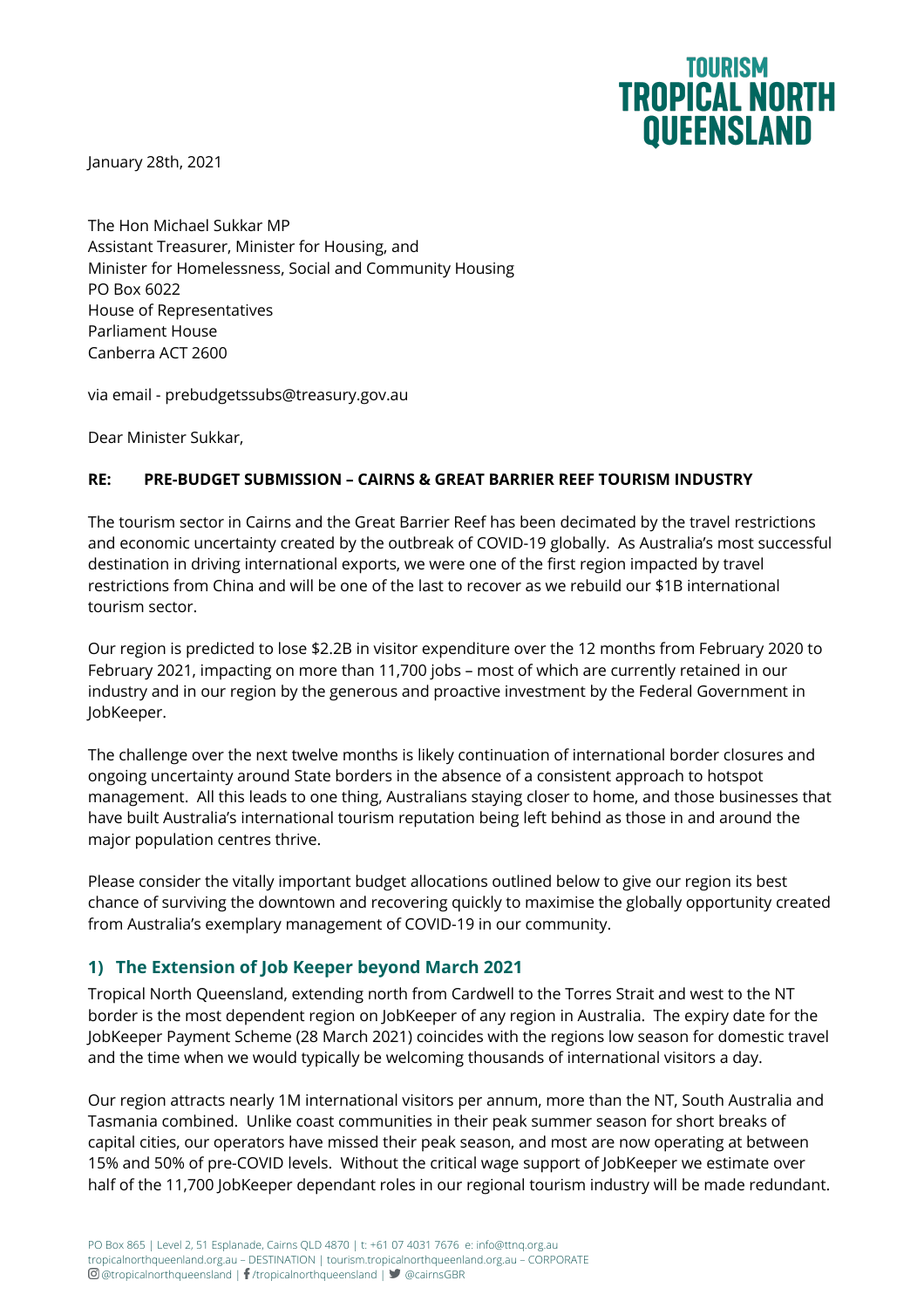This will create a landslide of economic impacts for our region, where one in five jobs are directly funded by tourism expenditure.

Without some type of continued support until international travel resumes, our region (and Australia) will lose its recovery capacity as international travel returns and Australia is at the top of every global travellers list of places to go first.

Our region is grateful for the demand driving stimulus the Commonwealth Government has provided through additional marketing funds, aviation support, and the Recovery for the Regions program. These however will not replace the lost income from international tourism in a region where more than 30% of visitor expenditure is international holiday and visiting friends and relatives (compared to 13% nationally).

If an extension of the scheme under its current eligibility criteria is not possible, consideration of a scheme that provides wage support to regions and industry sectors most impacted by the continued closure of Australia to international travel. Many businesses in these regions and industry sectors are experiencing income losses of between 30% and 70% year on year.

**Recommendation: That the expiry of JobKeeper be extended beyond March 2021, and by maintaining the 30% loss of revenue threshold compared to normal turnover, the businesses that continue to need the support will get it. The baseline revenue comparison should be with the 2019 year as the March 2020 quarter was significantly impacted by COVID travel restrictions with revenue already dramatically reduced.** 

**If an extension of the scheme is not feasible, a similar program of wage subsidies is needed for regions that have been international drawcards like Cairns and the Great Barrier Reef where the impact will continue to be felt until international travel resumes.** 

# **2) Increase funds for the EMDG including a reset of operator eligibility.**

Once international travel resumes into and out of Australia, the tourism sector will have a significant job to do to reinstate the \$30B trade partnerships that have driven Australia's international brand and reputation. Tourism trade not only supports the travel sector, it positions Australian products and services in the global economy.

The Export Market Development Grant has been a vital part of growing the value of international visitor numbers and trade receipts for Australia. The rules around the EMDG are currently under review, following the passing of legislative changes in December 2020. The focus of the new EMDG rules is to reduce complexity and uncertainty – from what has been released thus far, the new EMDG will only increase complexity and uncertainty for businesses.

The changes will reduce the funding available to a reduced number of exporters. Currently over 4000 applicants per year, which is expected to drop by 25-50%, this is the opposite of what should be happening and will be disastrous for our region.

The global downturn in travel from COVID related travel restrictions has seen the tourism workforce globally slashed, meaning many established industries (inc. tourism and education) will effectively be starting from scratch to re-establish their export markets. The new EMDG does not assist these industries and/or applicants which may have exhausted EMDG applications in the past, as the 8 year limitation still applies.

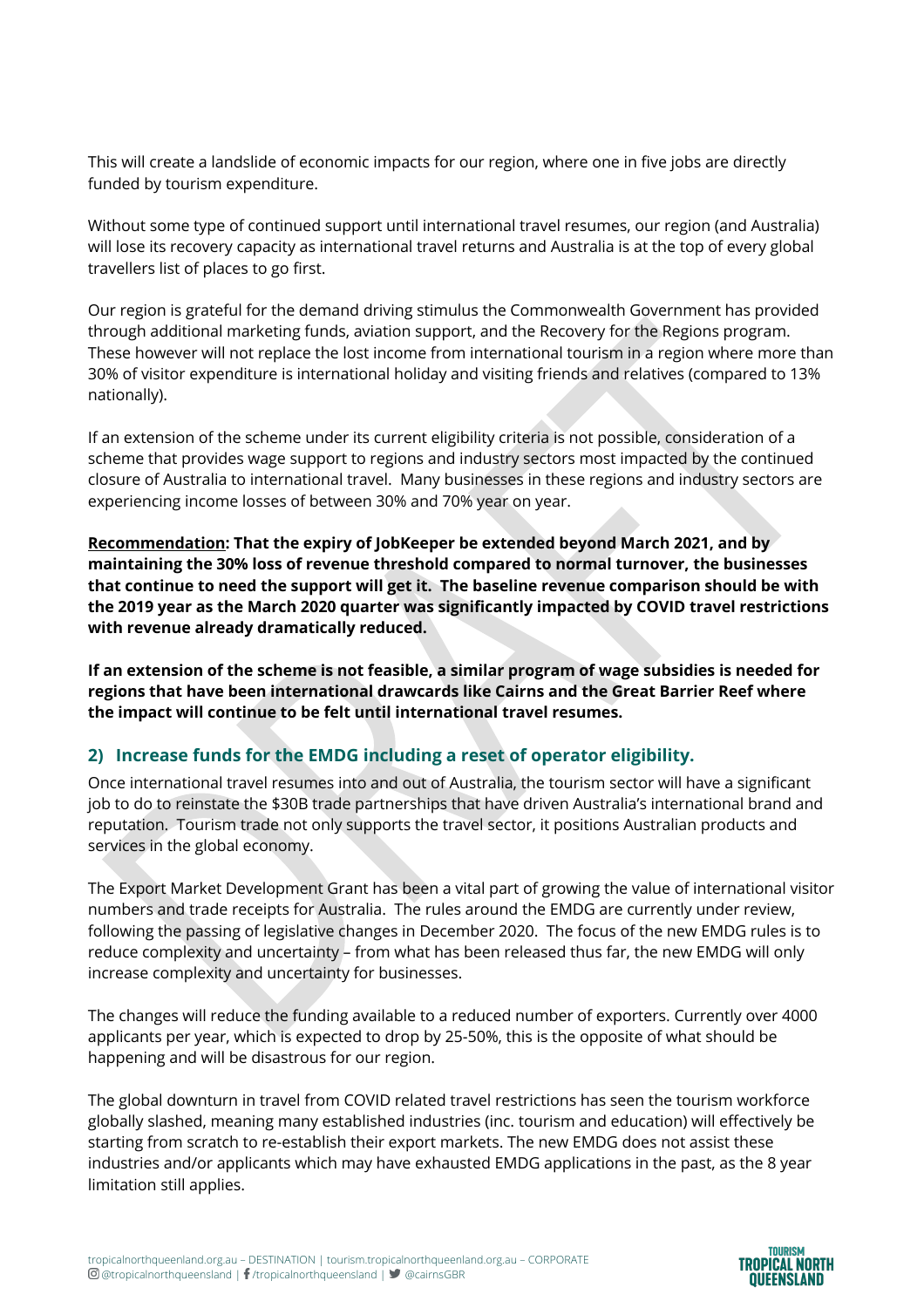The new EMDG reduces the annual turnover threshold from \$50m to \$20m, punishing those established exporters who will be looking to re-establish export markets in the post-Covid era. Most businesses and most regions will be starting again in building trade partnerships, that costs money and most businesses don't have.

Now is not the time to change the 'rules' of global export support, when the market we will be operating in is in turmoil.

**Recommendation: Rather than reducing eligibility, the Government should be 'resetting' the eight-year limit on EMDG eligibility for existing tourism operators and maintaining the current eligibility threshold and level of support to kick-start Australia's trade-driven COVID recovery for review once global travel resumes.** 

# **3) Expand the Federal Reinsurance Pool to reduce property insurance costs**

The cost of property insurance for most businesses and residents in Northern Australia is either rising at exponential rates, or in some cases, is no longer available at all. The region experiences some of the highest average premiums for insurance in the country, linked to the risk of large natural disasters, particularly cyclones.

In 2018-19, the average premium for combined property insurance across Northern Australia was approximately \$2,500, almost double that for the rest of Australia (\$1,400). The impacts leave many businesses concerned they cannot afford the extreme prices of insurance due to the financial stressors associated with COVID-19.

The recent Small Business and Family Enterprise Ombudsman's Report (December 2020) recommends expanding the Federal Reinsurance Pool to ease property premiums for existing small businesses; however, it should not be an incentive to build commercial property in areas that are of high risk to natural liabilities. The Royal Commission into Natural Disaster Arrangements recommends this risk can be mitigated through attention to natural disaster risk in land planning decision.

**Recommendation: Expanding the Australian Reinsurance Pool to provide assurance to struggling Northern Australian businesses, preparing them for all-natural disasters and ensuring that they are covered with affordable commercial property insurance.** 

# **4) Create a program for Public Liability Insurance**

Many small businesses report being unable to obtain public liability and professional indemnity insurances in the travel and tourism sector in Northern Australia. The open-ended nature of injury claims mean that insurance availability is limited. Considering a slip or a fall can cost a small business millions of dollars, operating without public liability insurance is not an option.

For businesses in tourism or outdoor activities, this lack of insurance is causing many to shut their doors. These closures risk endangering Australian traditions like caravan family holidays, outdoor trekking on school camps, and children's horse-riding adventures. Public liability insurance has become almost impossible to obtain for a variety of small businesses, particularly for recreational activities.

Industries that have been particularly impacted include:

- caravan parks,
- amusement operators and tourism attractions,